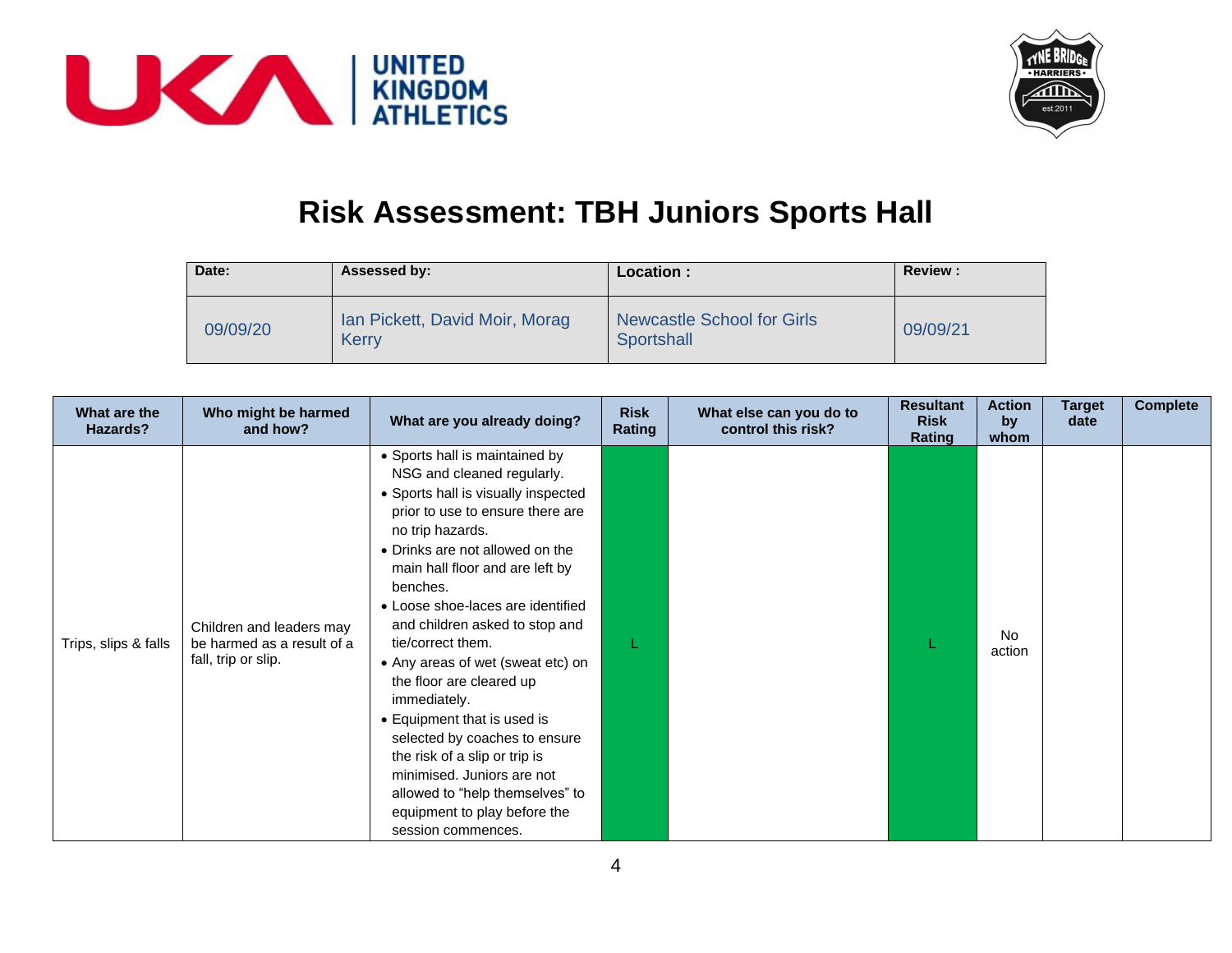

|                         |                                                                                                  | • Children are asked to wear<br>sports appropriate clothing and<br>shoes.<br>• Juniors to leave spare clothing<br>on the benches to avoid the risk<br>of a trip or slip.                                                                                                                                                                                                                                                                        |   |                                                                                                                                  |                     |                                     |  |
|-------------------------|--------------------------------------------------------------------------------------------------|-------------------------------------------------------------------------------------------------------------------------------------------------------------------------------------------------------------------------------------------------------------------------------------------------------------------------------------------------------------------------------------------------------------------------------------------------|---|----------------------------------------------------------------------------------------------------------------------------------|---------------------|-------------------------------------|--|
| Sporting injury         | Children may be injured as<br>a result of over-exertion or<br>inappropriate training<br>session. | • Children are grouped into ability<br>set to ensure that they are<br>training at an appropriate level.<br>• All sessions are organised by<br>someone with an appropriate<br>Coaching qualification.<br>• Additional leaders and<br>volunteers provide support to<br>provide additional care to<br>children who are struggling.<br>• Children will be coached<br>according to the UKA 1:12<br>guidance ratio to ensure<br>adequate supervision. |   |                                                                                                                                  | <b>No</b><br>action |                                     |  |
| Collisions &<br>impacts | Children may be injured as<br>a result of running in to<br>objects or other children.            | • Equipment is only brought out<br>for the activity being undertaken<br>and is cleared away afterwards.<br>• Unnecessary equipment is<br>cleared from the sports hall prior<br>to use.<br>• Coaches and leaders organise<br>sessions so they minimise the<br>risk of child/child contact.<br>• Balls are removed from the hall<br>prior to the session<br>commencing.                                                                           | M | • Find an alternative to the initial<br>game played by children<br>where there have been a<br>number of bumps and<br>collisions. | DM/MK               | By return<br>to indoor<br>training. |  |
| Apparatus,<br>equipment | Children and leaders could<br>be injured as a result of a                                        | • Coaches organise the sessions<br>and ensure that only                                                                                                                                                                                                                                                                                                                                                                                         | L |                                                                                                                                  | No<br>action        |                                     |  |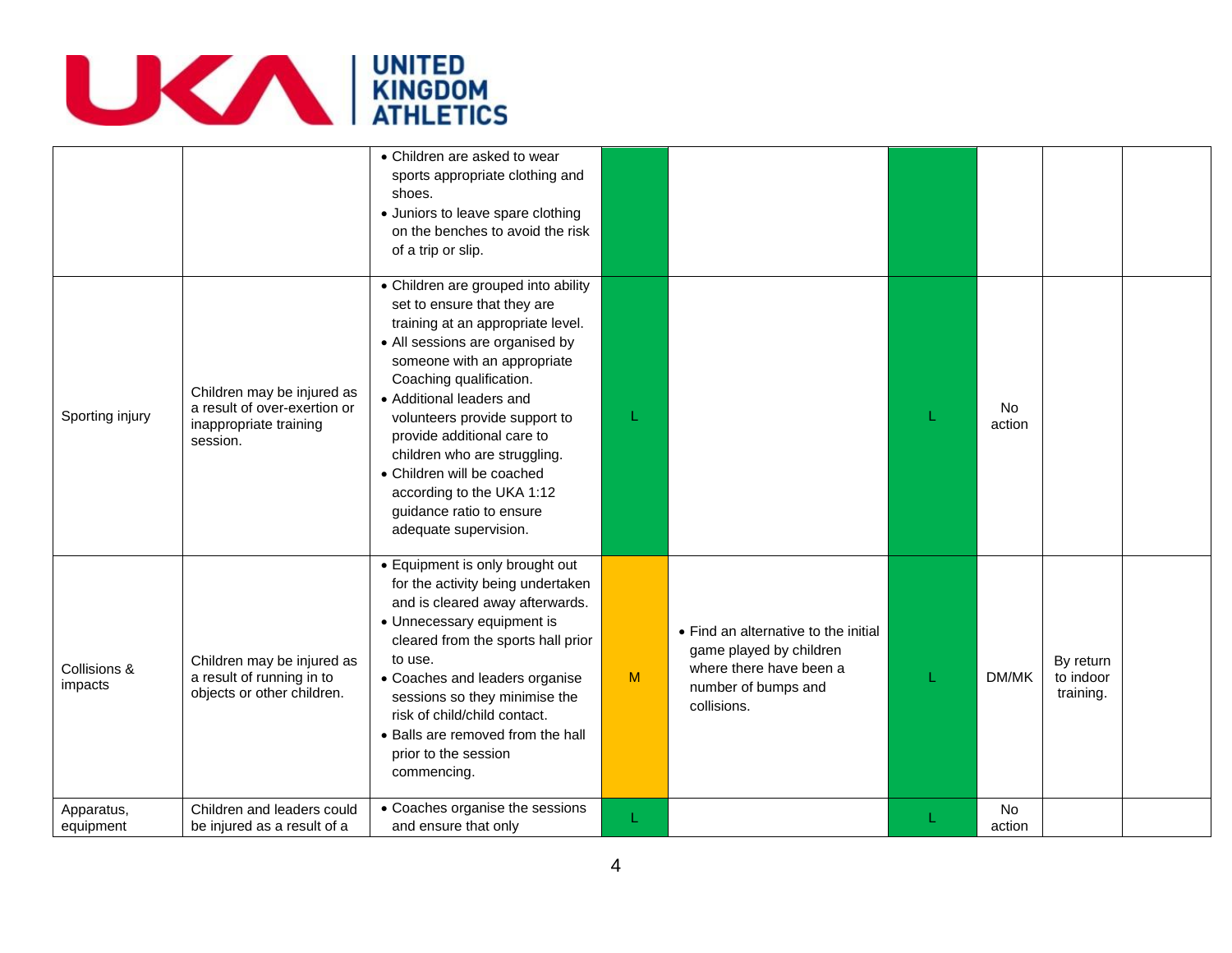

|                                            | failure of a piece of<br>sporting equipment.                                                                                                        | appropriate equipment is used<br>by the children.<br>• Equipment is inspected as it is<br>used to ensure there are no<br>immediate signs of wear and<br>tear or failure. Faulty<br>equipment is reported to NSG.                                                                                                                                                                                                                                                                                                                                                                         |   |                     |  |
|--------------------------------------------|-----------------------------------------------------------------------------------------------------------------------------------------------------|------------------------------------------------------------------------------------------------------------------------------------------------------------------------------------------------------------------------------------------------------------------------------------------------------------------------------------------------------------------------------------------------------------------------------------------------------------------------------------------------------------------------------------------------------------------------------------------|---|---------------------|--|
| Emergency<br>evacuation (eg<br>fire alarm) | Children, leaders or<br>parents could be injured as<br>a result of an emergency or<br>may not receive adequate<br>treatment if there is a<br>delay. | • Annual Fire Evacuation drill held<br>at NHSG<br>• Regular announcements made<br>to parents and children abour<br>fire procedures<br>• In the event of a fire alarm,<br>children assemble at the<br>designated fire assembly point<br>and reconciled to the register<br>• Parents assemble at the same<br>assembly point<br>• In the event of an emergency<br>requiring immediate first aid<br>treatment then little more than<br>applying a cold compress to a<br>sprain can be carried out as no<br>trained first aiders are present.<br>Serious injuries will require a<br>999 call. | L | No<br>action        |  |
| Safeguarding                               | Children could be exposed<br>to physical or mental abuse<br>as a result of inappropriate<br>actions by a coach, leader,<br>parent or other junior.  | • All coaches and leaders to be<br>DBS checked by UKA.<br>• All parent helpers to sign a<br>personal declaration form<br>sharing any relevant<br>information.<br>• No children will be coached on<br>a 1-2-1 basis.                                                                                                                                                                                                                                                                                                                                                                      |   | <b>No</b><br>action |  |